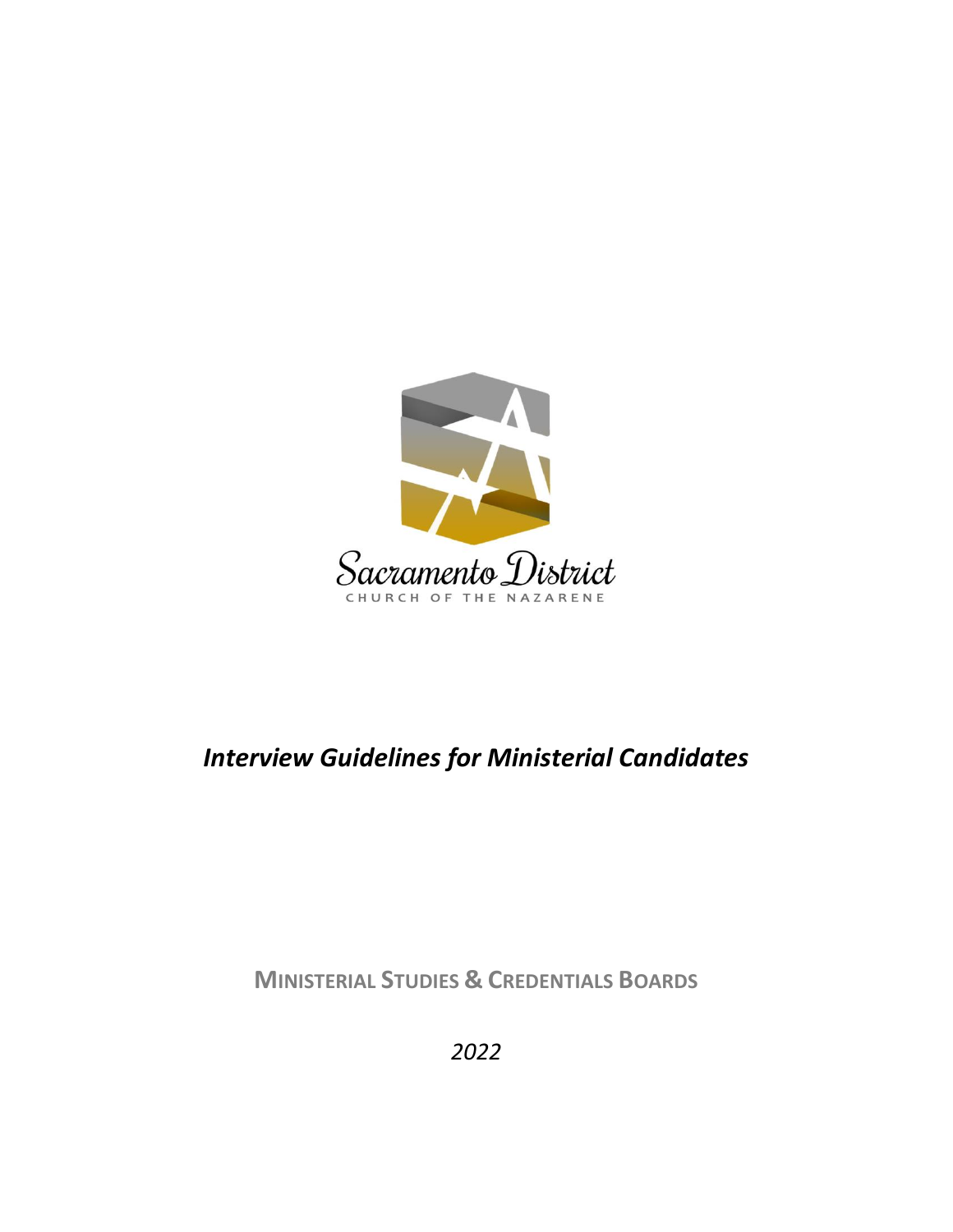

THE ELECTED MEMBERS OF THE SACRAMENTO DISTRICT BOARDS OF MINISTERIAL STUDIES AND CREDENTIALS SERVE AS THE BOARD OF MINISTRY FOR THE SACRAMENTO DISTRICT.

### **The Responsibilities of the Ministerial Credentials Board:**

*To carefully inquire of each candidate and make any other investigation deemed advisable concerning his or her personal experience of salvation; personal experience of entire sanctification by the baptism with the Holy Spirit; knowledge of the doctrines of the Bible; full acceptance of the doctrines, the Covenant of Christian Character and the Covenant of Christian Conduct, and the polity of the church; evidence of graces, gifts, intellectual, moral, and spiritual qualifications, and general fitness for the ministry to which the candidate feels called.* [paragraph 231 - The Manual of the Church of the Nazarene]

### **The Responsibilities of the Ministerial Studies Board:**

*To review the satisfactory completion of the course of study for all individuals applying for the granting and renewal of a district license, and to review the satisfactory completion of the course of study for all ordination candidates. Members of this Board will confirm the identity of an ongoing mentor relationship to whom the student candidate is regularly accountable. Each student candidate will be placed in the appropriate year of the of the course of study by action of this Board.* [paragraph 233.6/234 - The Manual of the Church of the Nazarene]

### **The Interview Format of the Ministerial Credentials Board:**

The Ministerial Credentials Board interviews ministerial candidates with an outlined approach to address critical issues relative to the course of study placement of a candidate in a given year., with attention given to the critical areas of ministerial abilities, including: Content, Competency, Character, and Context. According to the interview guidelines, each year includes a review question related to four of the Articles of Faith of the Church of the Nazarene. The guidelines are designed so that over the four years or more of a candidate's course of study, all 16 Articles of Faith will be reviewed in the interview setting.

The appropriate year of assigned Articles is determined by the corresponding number of years in which the student has met with the Ministerial Credentials Board. This may or may not be the same as the designated Course of Study year for each student identified by the Ministerial Studies Board.

In the event that a student candidate has transferred from another District, the Ministerial Credentials Board may, at their discretion, review any Articles of Faith not previously addressed by the Sacramento District with the student candidate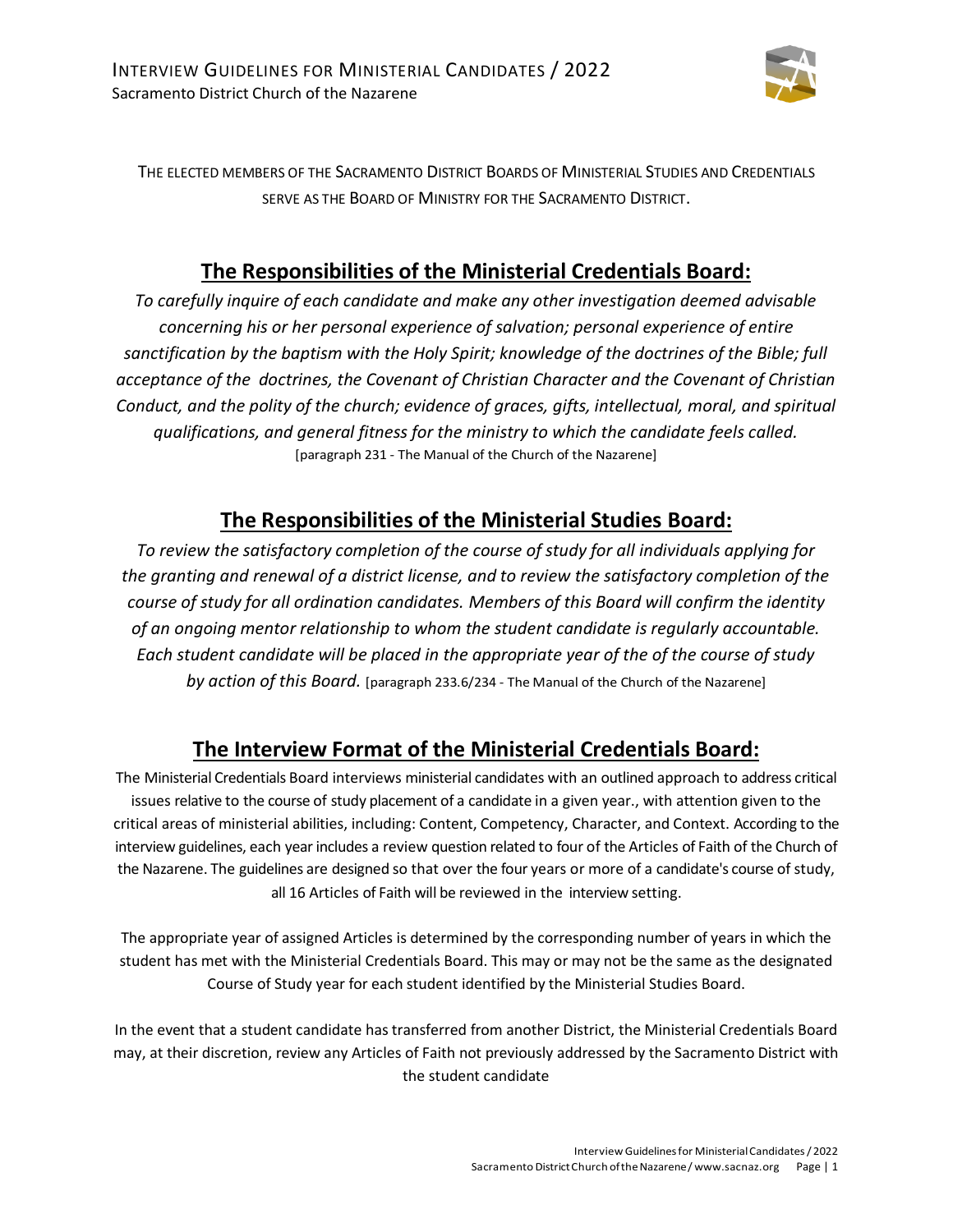

#### *The Interview Outline for Ministerial Studies Board*

- **1.** *Welcome* each student and introduce the Ministerial Studies Board members
- **2.** *Introduce* each student who will briefly share the following with the Board members:
	- a. current local church and assigned ministry duties, as well as any other employment
	- b. current mentor relationship; who mentors them, when do they meet, what do they do?
- **3.** *Review* student's current year transcripts; confirm that at least 2 courses have been

completed and passed satisfactorily during the current church/fiscal year.

- **4.** *Confirm* student's current year in course of study (email/copy to Credentials Board).
- **5.** *Provide* each student with an email or printed copy of their current progress/courses completed on the appropriate form (Course of Study/Student Progress form).
- **6.** *Review* each student's progress with the following:
	- a. What class/study content has had a significant impact on them in the past year? (The Board should ask questions to determine the depth of the student'slearning.)
	- b. Is there any area of study/learning in which they are struggling? If so, explain. (The Board should offer any referral of resources to assist the student as needed.)
	- c. Who are two or three of the more influential writers in your life at this time?
- **7.** *Review* any student who is a graduate of the course of study; in what ways have they continued to engage in learning in the past year (reading, seminars, webinars, teaching, etc.)
- **8.** *Pray* over the student before dismissing them to their Credentials Boardappointment.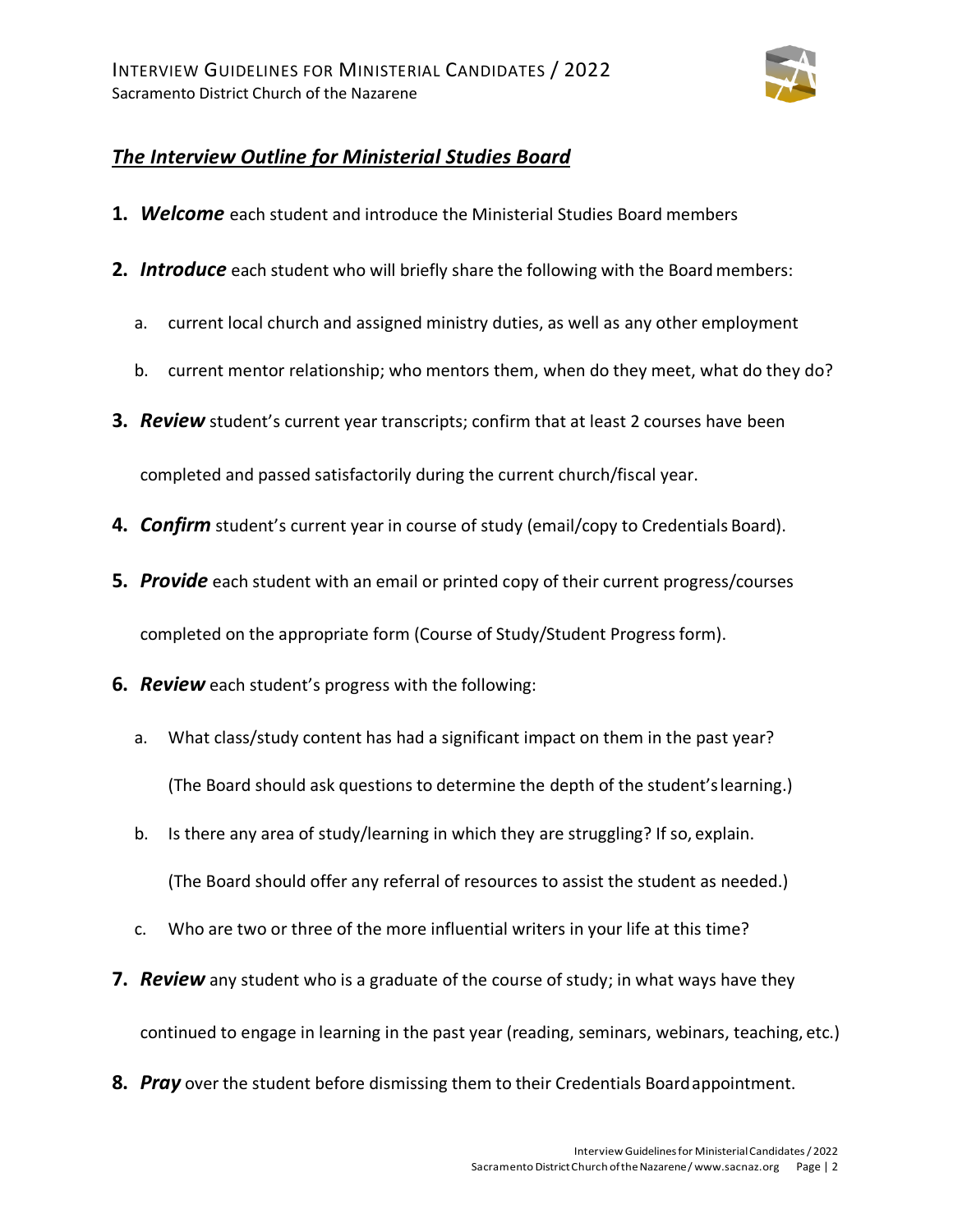

### *The Interview Outline for Ministerial Credentials Board*

#### *1. Before the Interview:*

- a. Receive Ministerial Studies Report from Ministerial Studies (emailed during meeting)
- b. Welcome candidate
- c. Review/confirm year of Course of Study\_\_\_\_, and year of questions being asked\_\_\_\_
- d. *Confirm each candidates calling*: Elder Deacon *How does your current track (Deacon/Elder) fit where you sense God is leading you?*
- e. If applicable, review divorce removal date or completion
- f. Have student's Article of Faith Written Assignment open for reference/prompting.
- *2. Conduct the Interview (Board Members will be pre assigned the person they interview)*

#### *3. After the interview:*

- a. Ask the Board, "Do you have any further clarifying questions?"
- b. Ask the student, "I have a couple of questions that are designed to protect you:" 1) Are you currently involved in any kind of behavior on your own or with another person that does not glorify God?

2) Is there anyone in your life with whom you have interacted inappropriately that you have not yet confessed and reconciled with the church?

#### *4. Dismiss student to reception area*

#### *5. Discuss as MCB:*

- a. Is there anything we want to recommend as follow up for each applicant?
- b. If an interview has significant unresolved issues, the MCB may consider:
	- 1) denial of granting or renewal
	- 2) grant or renew, and require the student to attend a follow up interview
	- 3) extending the required years of service for an additional year.
- c. Entertain a motion to either: grant, renew, deny, and/or nominate for Ordination

#### *6. Have the student return to inform of Board action:*

- a. Inform they are: granted/renewed/denied a license and/or nominated for Ordination
- b. For first district license invite to the Ordination Service (letter will be sent)
- c. For ordination notify about G.S./Ordinand Session at The Reunion (letter will be sent)
- d. Have interviewer pray over student before they are dismissed.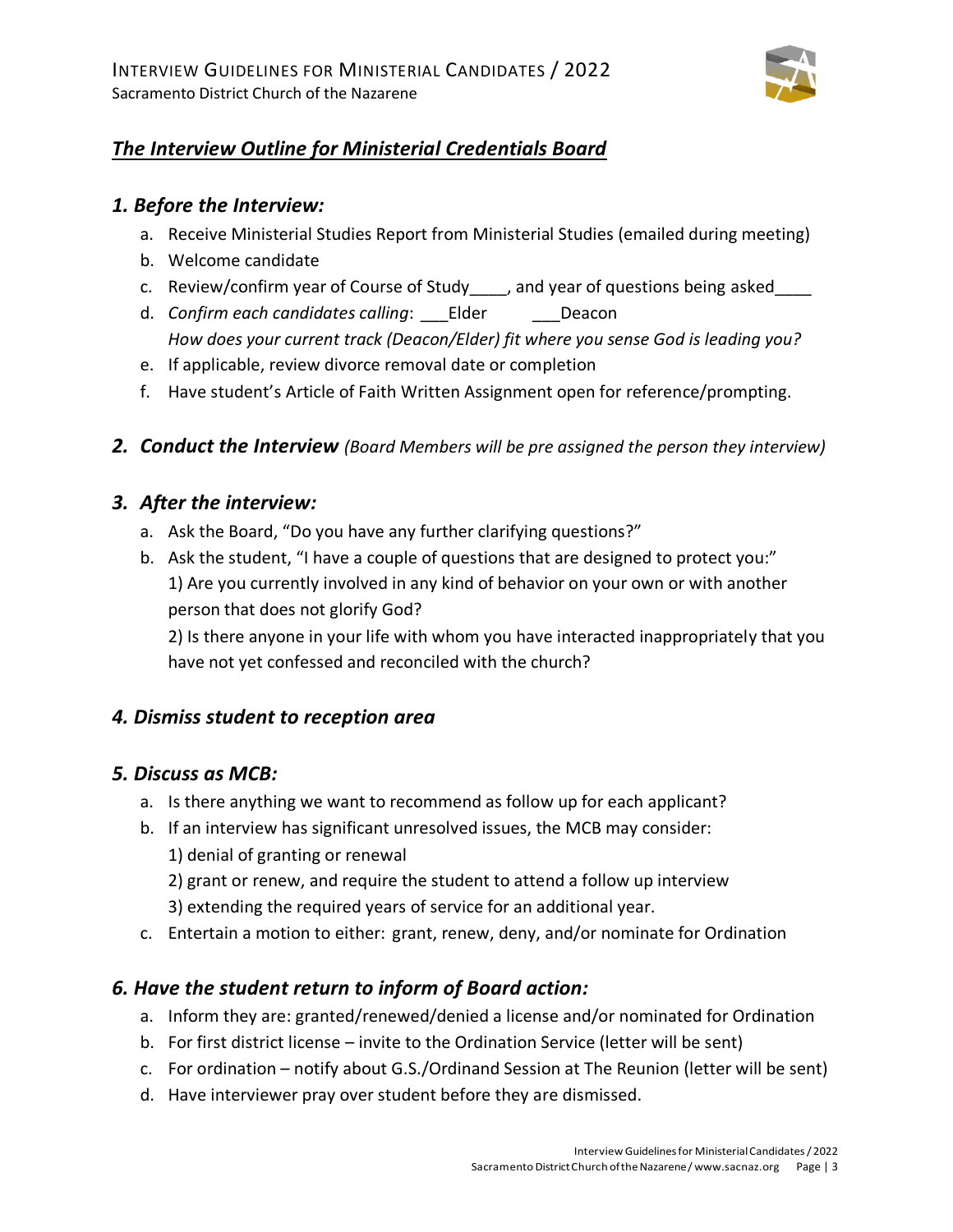

## *FIRST YEAR*

You may use an unmarked Bible, without any written notes, to assist you with any questions the Credentials Board may ask during the interview.

1. Please give us a brief introduction including the current personal dynamics of your life. (family, employment, personal interests)

2. What do you sense God is calling you to do in ministry, and in what ways are you currently serving in ministry?

3. Give us a scriptural summary from which you taught or preached in the last three months and share with us how it impactedyou.

4. Please describe what we believe in each of the following Articles of Faith. Please select at least two scriptural references from the recommended listing for each Article and describe how these scriptures help us understand each Article.

You will have 12-15 minutes to give a full presentation in response to this question, in which you will be able to use your Bible, without notes or projected images. Please be prepared to stand before the committee and speak in a presentation manner.

| a. The Triune God | c. The Holy Spirit |
|-------------------|--------------------|
|                   |                    |

- b. Jesus Christ d. The Holy Scriptures
- 5. As a believer, and a member of the Church of the Nazarene:
	- a. What do you value about the Church of the Nazarene as the denomination in which you want to be ordained?
	- b. Describe how you are personally involved in discipling a new and/or growing believer.
	- c. Do you tithe consistently?
	- d. In reference to *The Covenant of Christian Conduct (The Manual, Part III)*, please describe your understanding and level of harmony with each of the following statements regarding:
		- A. The Christian Life, p.46

■ C. Human Sexuality & Marriage, p.54

■ B. Sanctity of Human Life, p.51

- D. Christian Stewardship, p.58
- 6. Will you commit to inform this Board if your spiritual integrity is ever in question?

*We encourage you to develop clarity in your calling, to faithfully serve in ministry, and to diligently complete the necessary coursework & training in God's Word for ministry.*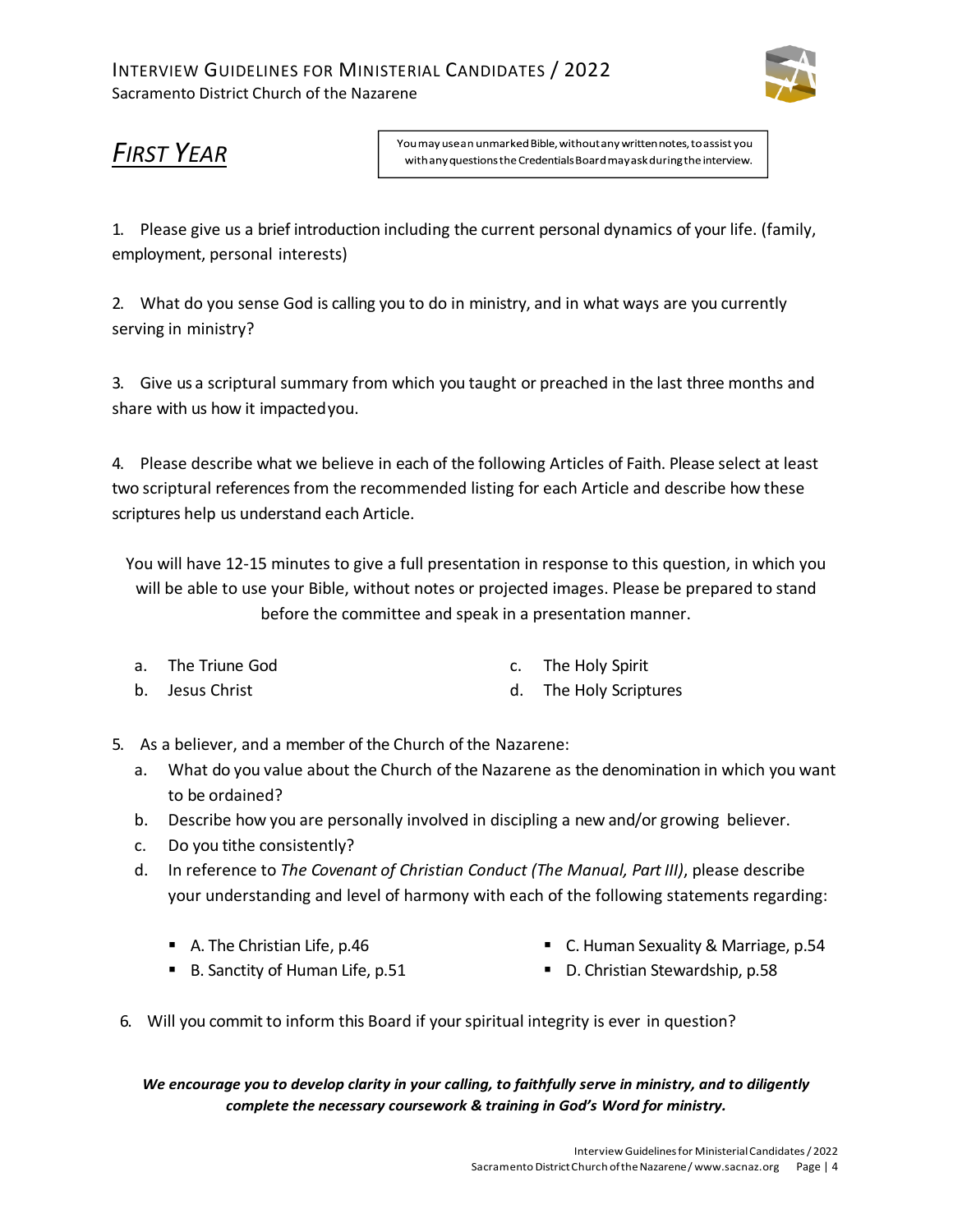

## *SECOND YEAR*

You may use an unmarked Bible, without any written notes, to assist you with any questions the Credentials Board may ask during the interview.

1. Please give us a brief introduction including the current personal dynamics of your life. (family, employment, personal interests)

2. What do you sense God is calling you to do in ministry, and in what ways are you currently serving in ministry?

3. Give us a scriptural summary from which you taught or preached in the last three months and share with us how it impactedyou?

4. Please describe what we believe in each of the following Articles of Faith. Please select at least two scriptural references from the recommended listing for each Article and describe how these scriptures help us understand each Article.

You will have 12-15 minutes to give a full presentation in response to this question, in which you will be able to use your Bible, without notes or projected images. Please be prepared to stand before the committee and speak in a presentation manner.

- a. Sin, Original and Personal c. Prevenient Grace
- b. Atonement d. Repentance
- 5. As a believer, and a member of the Church of the Nazarene:
	- a. What do you value about the Church of the Nazarene as the denomination in which you want to be ordained?
	- b. Describe how you are personally involved in discipling a new and/or growing believer.
	- c. Do you tithe consistently?
	- d. In reference to *The Covenant of Christian Conduct (The Manual, Part III)*, please describe your understanding and level of harmony with each of the following statements regarding:
		- A. The Christian Life, p.46

■ C. Human Sexuality & Marriage, p.54

■ B. Sanctity of Human Life, p.51

- D. Christian Stewardship, p.58
- 6. Will you commit to inform this Board if your spiritual integrity is ever in question?

#### *We encourage you to develop a hunger for God's Word, to be a compassionate evangelist to a lost world, and to establish a life of holy integrity and accountability.*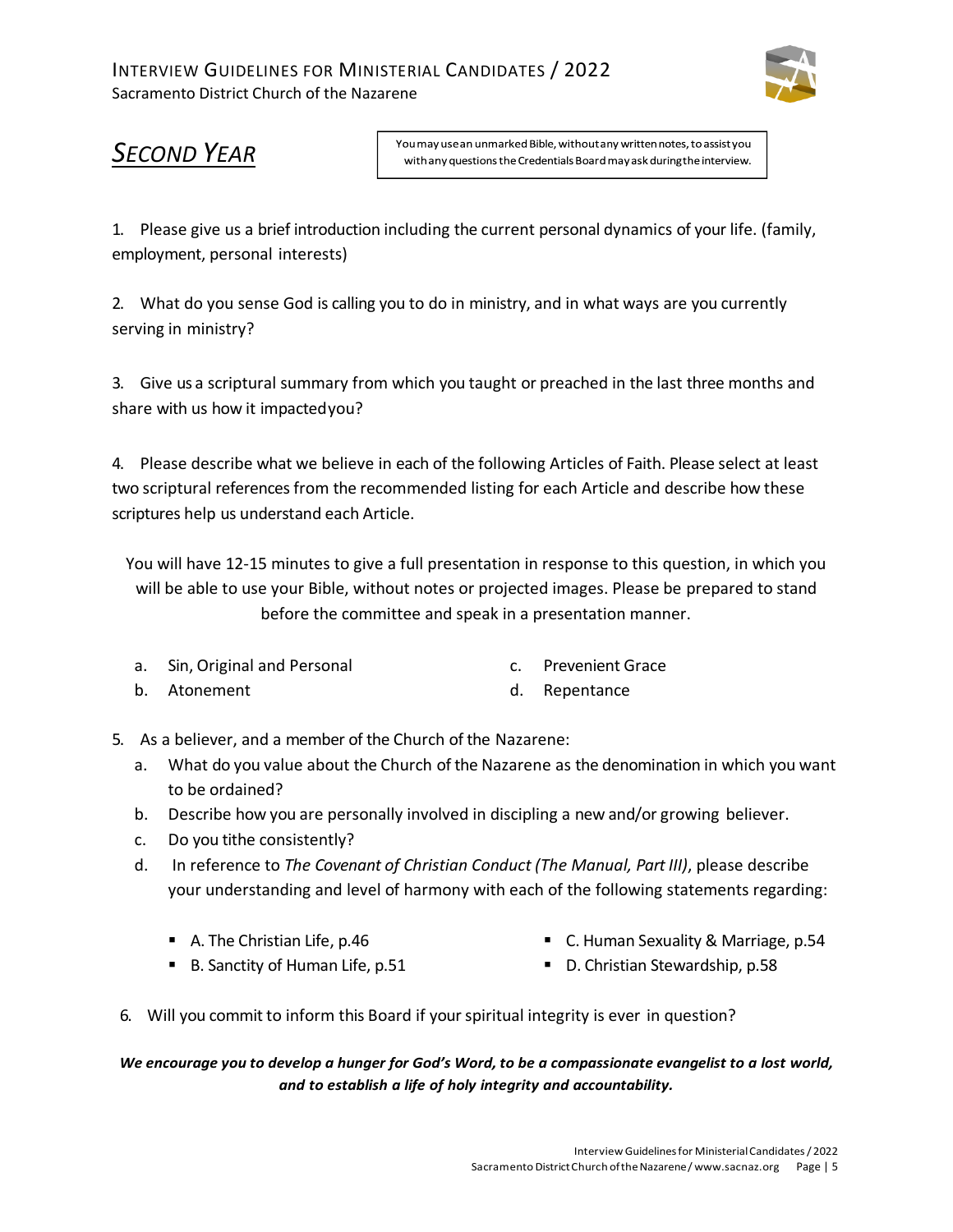

# *THIRD YEAR*

You may use an unmarked Bible, without any written notes, to assist you with any questions the Credentials Board may ask during the interview.

1. Please give us a brief introduction including the current personal dynamics of your life. (family, employment, personal interests)

2. What do you sense God is calling you to do in ministry, and in what ways are you currently serving in ministry?

3. Give us a scriptural summary from which you taught or preached in the last three months and share with us how it impactedyou?

4. Please describe what we believe in each of the following Articles of Faith. Please select at least two scriptural references from the recommended listing for each Article and describe how these scriptures help us understand each Article.

You will have 12-15 minutes to give a full presentation in response to this question, in which you will be able to use your Bible, without notes or projected images. Please be prepared to stand before the committee and speak in a presentation manner.

- a. Justification, Regeneration, Adoption c. The Church
- b. Christian Holiness/Entire Sanctification d. Baptism
- 5. As a believer, and a member of the Church of the Nazarene:
	- a. What do you value about the Church of the Nazarene as the denomination in which you want to be ordained?
	- b. Describe how you are personally involved in discipling a new and/or growing believer.
	- c. Do you tithe consistently?
	- d. In reference to *The Covenant of Christian Conduct (The Manual, Part III)*, please describe your understanding and level of harmony with each of the following statements regarding:
		- A. The Christian Life, p.46

■ C. Human Sexuality & Marriage, p.54

■ B. Sanctity of Human Life, p.51

- D. Christian Stewardship, p.58
- 6. Will you commit to inform this Board if your spiritual integrity is ever in question?

*We encourage you to surrender YOUR plans for GOD'S plan, and to embrace the authority of God's Word for the ethical and moral foundation of your ministry.*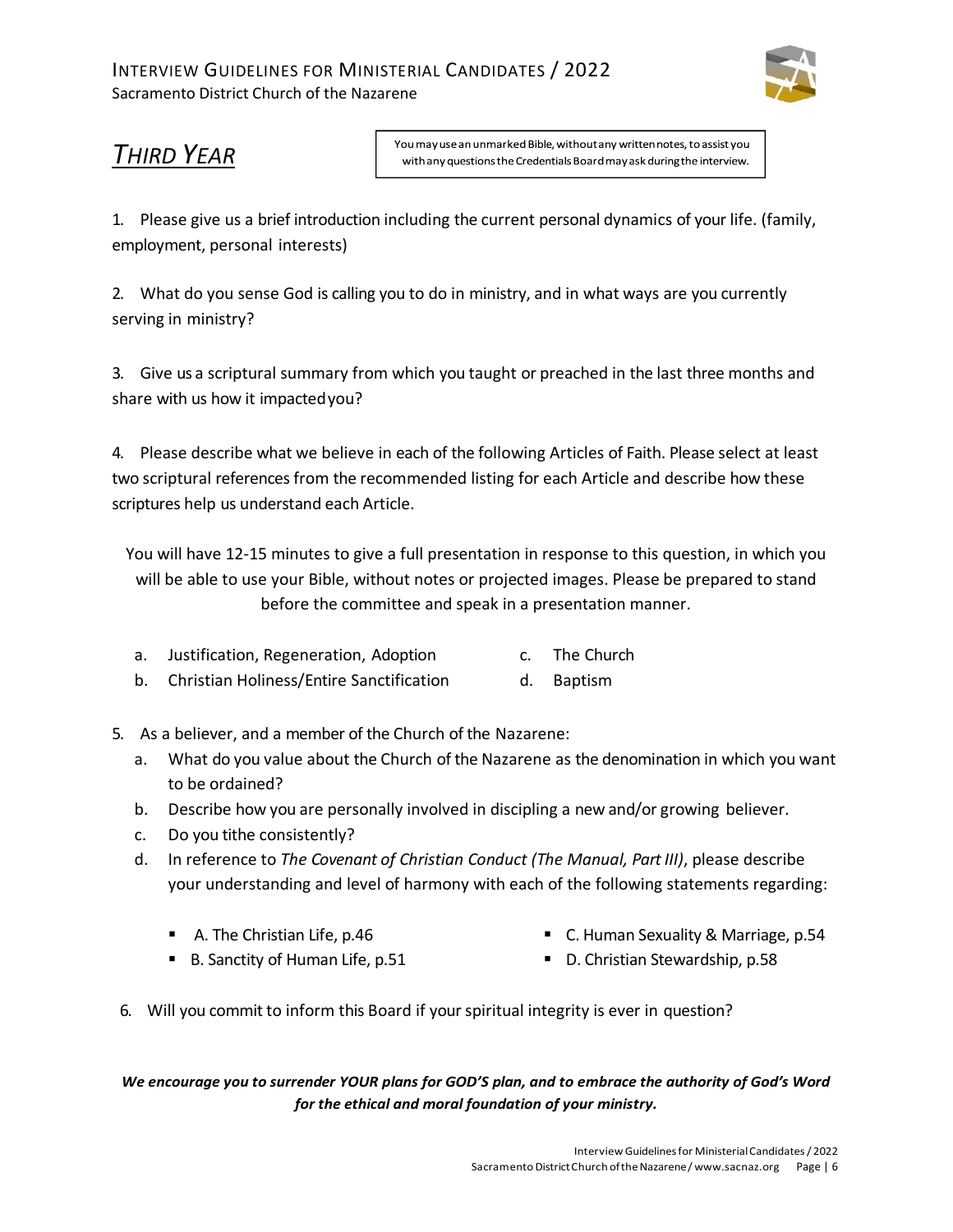

## *FOURTH YEAR*

You may use an unmarked Bible, without any written notes, to assist you with any questions the Credentials Board may ask during the interview.

1. Please give us a brief introduction including the current personal dynamics of your life. (family, employment, personal interests)

2. What do you sense God is calling you to do in ministry, and in what ways are you currently serving in ministry?

3. Give us a scriptural summary from which you taught or preached in the last three months and share with us how it impactedyou?

4. Please describe what we believe in each of the following Articles of Faith. Please select at least two scriptural references from the recommended listing for each Article and describe how these scriptures help us understand each Article.

You will have 12-15 minutes to give a full presentation in response to this question, in which you will be able to use your Bible, without notes or projected images. Please be prepared to stand before the committee and speak in a presentation manner.

- a. The Lord's Supper c. Second Coming of Christ
- b. Divine Healing d. Resurrection, Judgment, and Destiny
- 5. As a believer, and a member of the Church of the Nazarene:
	- a. What do you value about the Church of the Nazarene as the denomination in which you want to be ordained?
	- b. Describe how you are personally involved in discipling a new and/or growing believer.
	- c. Do you tithe consistently?
	- d. In reference to *The Covenant of Christian Conduct (The Manual, Part III)*, please describe your understanding and level of harmony with each of the following statements regarding:
		- A. The Christian Life, p.46

■ C. Human Sexuality & Marriage, p.54

■ B. Sanctity of Human Life, p.51

- D. Christian Stewardship, p.58
- 6. Will you commit to inform this Board if your spiritual integrity is ever in question?

*We encourage you to focus on your gifted areas of ministry, to develop effective skills for ministry, and to actively engage in your future ministry options in preparation for ordination.*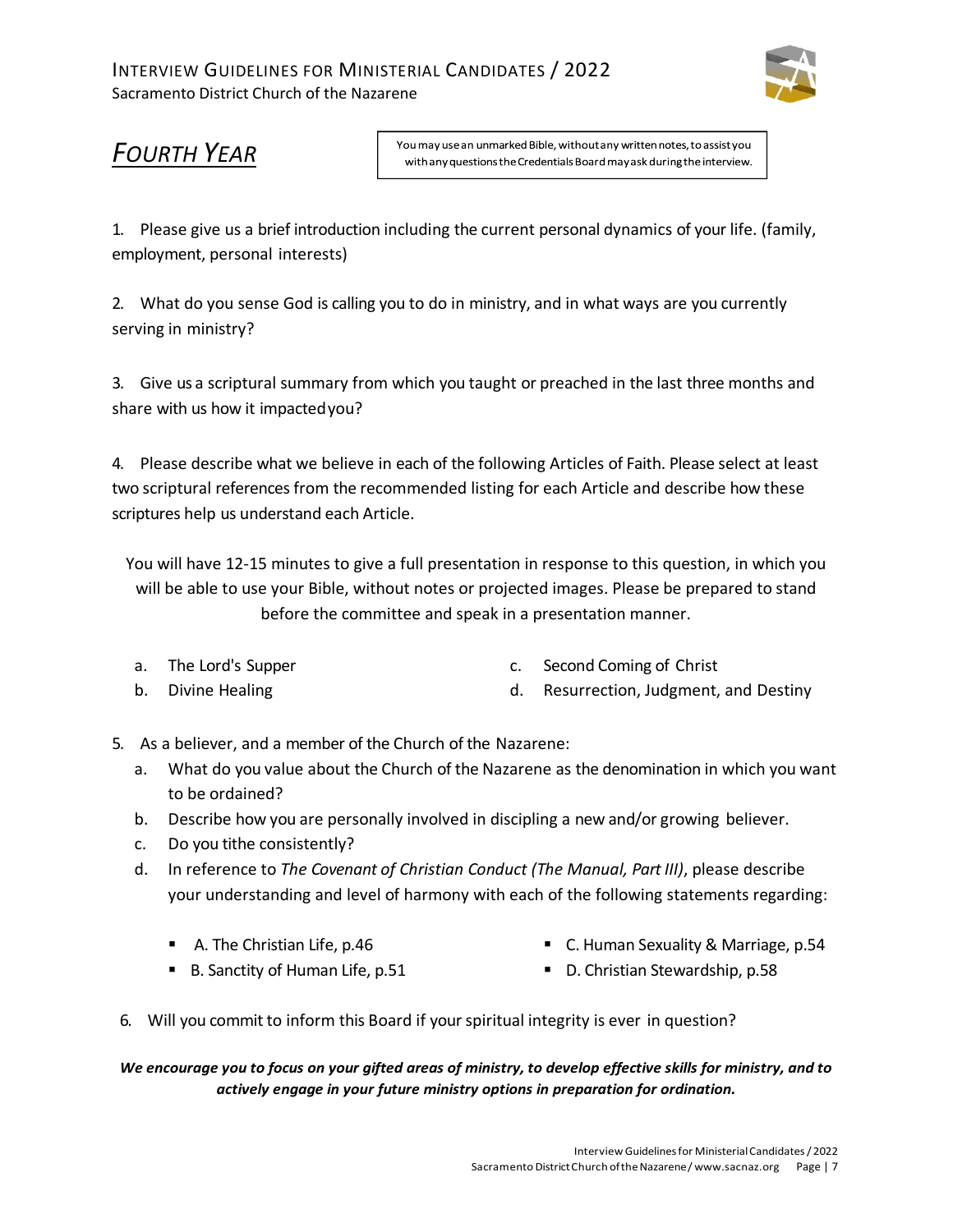#### INTERVIEW GUIDELINES FOR MINISTERIAL CANDIDATES / 2022 Sacramento District Church of the Nazarene



# *FIFTH YEAR & BEYOND*

You may use an unmarked Bible, without any written notes, to assist you with any questions the Credentials Board may ask during the interview.

*FOR THOSE STILL COMPLETING ASSIGNED MINISTRY YEARS*

1. Please give us a brief introduction including the current personal dynamics of your life. (family, employment, personal interests)

2. What do you sense God is calling you to do in ministry, and in what ways are you currently serving in ministry?

3. Share with us what you have experienced as both meaningful and frustrating to you in ministry in the past year?

4. Please describe what we believe in each of the following Articles of Faith. Please select at least two scriptural references from the recommended listing for each Article and describe how these scriptures help us understand each Article.

You will have 12-15 minutes to give a full presentation in response to this question, in which you will be able to use your Bible, without notes or projected images. Please be prepared to stand before the committee and speak in a presentation manner.

- a. The Holy Scriptures
- b. Sin, Original and Personal
- c. Justification, Regeneration, Adoption
- d. Christian Holiness/Entire Sanctification
- 5. As a believer, and a member of the Church of the Nazarene:
	- a. What do you value about the Church of the Nazarene as the denomination in which you want to be ordained?
	- b. Describe how you are personally involved in discipling a new and/or growing believer.
	- c. Do you tithe consistently?
	- d. In reference to *The Covenant of Christian Conduct (The Manual, Part III)*, please describe your understanding and level of harmony with each of the following statements regarding:
		- A. The Christian Life, p.46

■ C. Human Sexuality & Marriage, p.54

■ B. Sanctity of Human Life, p.51

- D. Christian Stewardship, p.58
- 6. Will you commit to inform this Board if your spiritual integrity is ever in question?

*We encourage you to continue embracing God's call for ministry in your life, and to continue developing a passion for proclaiming the gospel to a world that needs Jesus Christ.*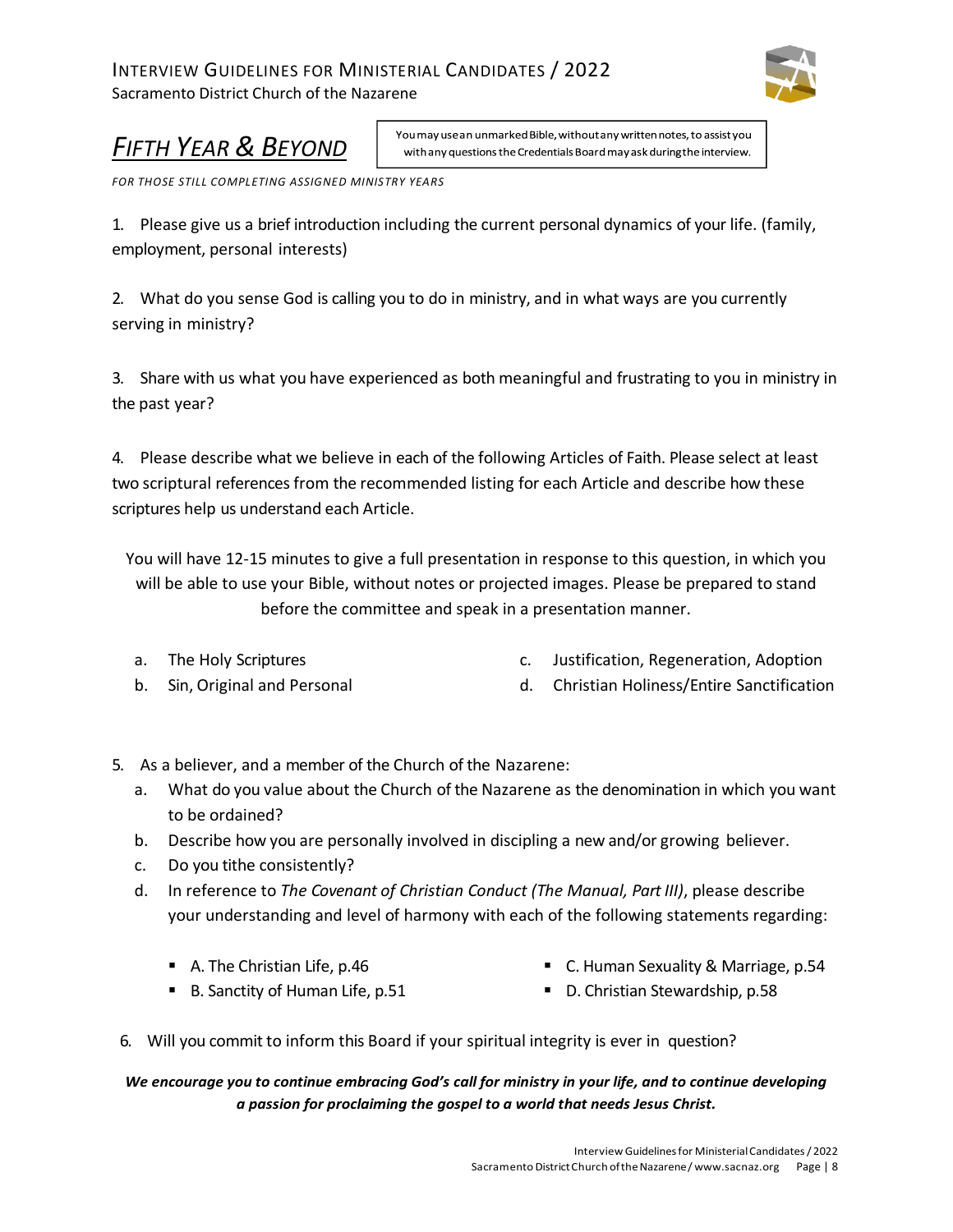#### INTERVIEW GUIDELINES FOR MINISTERIAL CANDIDATES / 2022 Sacramento District Church of the Nazarene



# *ORDINATION YEAR*

You may use an unmarked Bible, without any written notes, to assist you with any questions the Credentials Board may ask during the interview.

1. Please give us a brief introduction including the current personal dynamics of your life. (family, employment, personal interests)

2. What do you sense God is calling you to do in ministry, and in what ways are you currently serving in ministry? What does Ordination mean to you?

3. Give us a scriptural summary from which you taught or preached in the last three months and share with us how it impactedyou?

4. Please describe what we believe in each of the following Articles of Faith. Please select at least two scriptural references from the recommended listing for each Article and describe how these scriptures help us understand each Article.

You will have 12-15 minutes to give a full presentation in response to this question, in which you will be able to use your Bible, without notes or projected images. Please be prepared to stand before the committee and speak in a presentation manner.

a. The Holy Scriptures

c. Justification, Regeneration, and Adoption

b. Sin, Original and Personal

- d. Christian Holiness and Entire Sanctification
- 5. As a believer, and a member of the Church of the Nazarene:
	- a. What do you value about the Church of the Nazarene as the denomination in which you want to be ordained?
	- b. Describe how you are personally involved in discipling a new and/or growing believer.
	- c. Do you tithe consistently?
	- d. In reference to *The Covenant of Christian Conduct (The Manual, Part III)*, please describe your understanding and level of harmony with each of the following statements regarding:
		- A. The Christian Life, p.46
- C. Human Sexuality & Marriage, p.54
- B. Sanctity of Human Life, p.51
- D. Christian Stewardship, p.58
- e. Will you commit to inform this Board if your spiritual integrity is ever in question?
- 6. Questions for the spouse of an Ordinand (*when applicable*):
	- a. Share with us what it means for you to be a member of the church body.
	- b. Describe the confidence you have in your spouse as a spiritual leader in your home and as a minister in the church.
	- c. Will you commit to hold your spouse accountable, and will you commit to inform this Board if you ever question your spouse's spiritual integrity?

*As a candidate for Ordination we encourage you to remain humble and obedient to God's call on your life.*